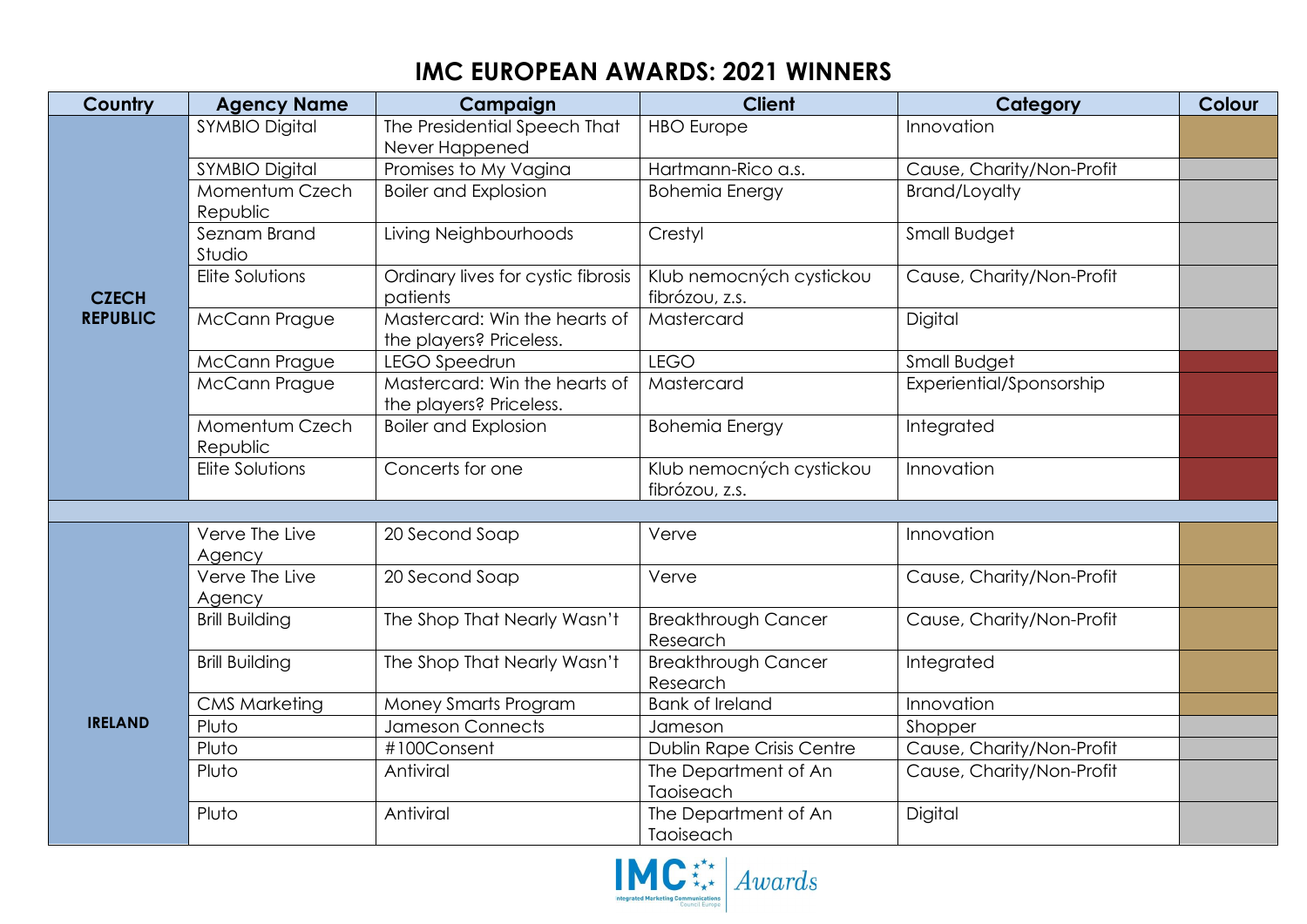## **IMC EUROPEAN AWARDS: 2021 WINNERS**

|                | <b>Brill Building</b>                  | The Shop That Nearly Wasn't                        | <b>Breakthrough Cancer</b><br>Research | Experiential/Sponsorship  |  |
|----------------|----------------------------------------|----------------------------------------------------|----------------------------------------|---------------------------|--|
|                | <b>Brill Building</b>                  | The Shop That Nearly Wasn't                        | <b>Breakthrough Cancer</b><br>Research | Shopper                   |  |
|                | <b>CMS Marketing</b>                   | Money Smarts Program                               | <b>Bank of Ireland</b>                 | <b>Brand/Loyalty</b>      |  |
|                | InSight Marketing &                    | Pepsi Max UEFA Champions                           | <b>Britvic Ireland</b>                 | Experiential/Sponsorship  |  |
|                | <b>Brand Services</b>                  | Leage Trophy Tour                                  |                                        |                           |  |
|                | InSight Marketing &                    | Pepsi Max UEFA Champions                           | <b>Britvic Ireland</b>                 | Integrated                |  |
|                | <b>Brand Services</b>                  | Leage Trophy Tour                                  |                                        |                           |  |
|                | Mixtape Marketing                      | Samplify                                           | Mixtape Marketing                      | Innovation                |  |
|                |                                        |                                                    |                                        |                           |  |
|                | Plan.Net Italia Srl                    | The Moka Sound                                     | <b>Bialetti</b>                        | Innovation                |  |
|                | <b>Different</b>                       | The Preservation Tattoo                            | <b>Bayer</b>                           | Small Budget              |  |
| <b>ITALY</b>   | <b>Advice Group</b>                    | Greeners                                           | Sorgenia                               | <b>Brand/Loyalty</b>      |  |
|                | FMedia srl - Socierà<br><b>Benefit</b> | Riccione Ice Carpet                                | Comune di Riccione                     | Experiential/Sponsorship  |  |
|                | Gusella                                | Young Again                                        | Armony Group                           | <b>B2B</b> marketing      |  |
|                | ProximityBBDO                          | Le Favolacrime di Tempo                            | Essity                                 | <b>Brand/Loyalty</b>      |  |
|                | <b>Different</b>                       | Hidden Words - Poverty can                         | Opera San Francesco per i              | Cause, Charity/Non-Profit |  |
|                |                                        | hide everywhere                                    | Poveri                                 |                           |  |
|                |                                        |                                                    |                                        |                           |  |
| <b>SPAIN</b>   | 360° Marketing &                       | A touch of Style                                   | Style Group: Global                    | <b>B2B</b> marketing      |  |
|                | Comunicación                           |                                                    | <b>International Limited</b>           |                           |  |
|                |                                        |                                                    |                                        |                           |  |
|                | Live and Breathe                       | Discover Karakuchi                                 | Asahi                                  | Digital                   |  |
|                | Live and Breathe                       | Discover Karakuchi                                 | Asahi                                  | Shopper                   |  |
| <b>UNITED</b>  | Umbrella                               | Camden Hell's Fresh Prints                         | Camden Town brewery                    | Shopper                   |  |
| <b>KINGDOM</b> |                                        | Campaign 2019                                      |                                        |                           |  |
|                | N2O                                    | <b>Tesco Christmas Cheer</b>                       | Tesco                                  | Experiential/Sponsorship  |  |
|                | Live and Breathe                       | Discover Karakuchi                                 | Asahi                                  | Innovation                |  |
|                | Mando-Connect                          | Shell Go+Spin to Win                               | Shell                                  | Innovation                |  |
|                | Ignis                                  | Never Miss a Moment                                | <b>JTI UK</b>                          | Experiential/Sponsorship  |  |
|                | Native                                 | Free School Meals Voucher<br>Replacement Programme | Edenred                                | Cause, Charity/Non-Profit |  |